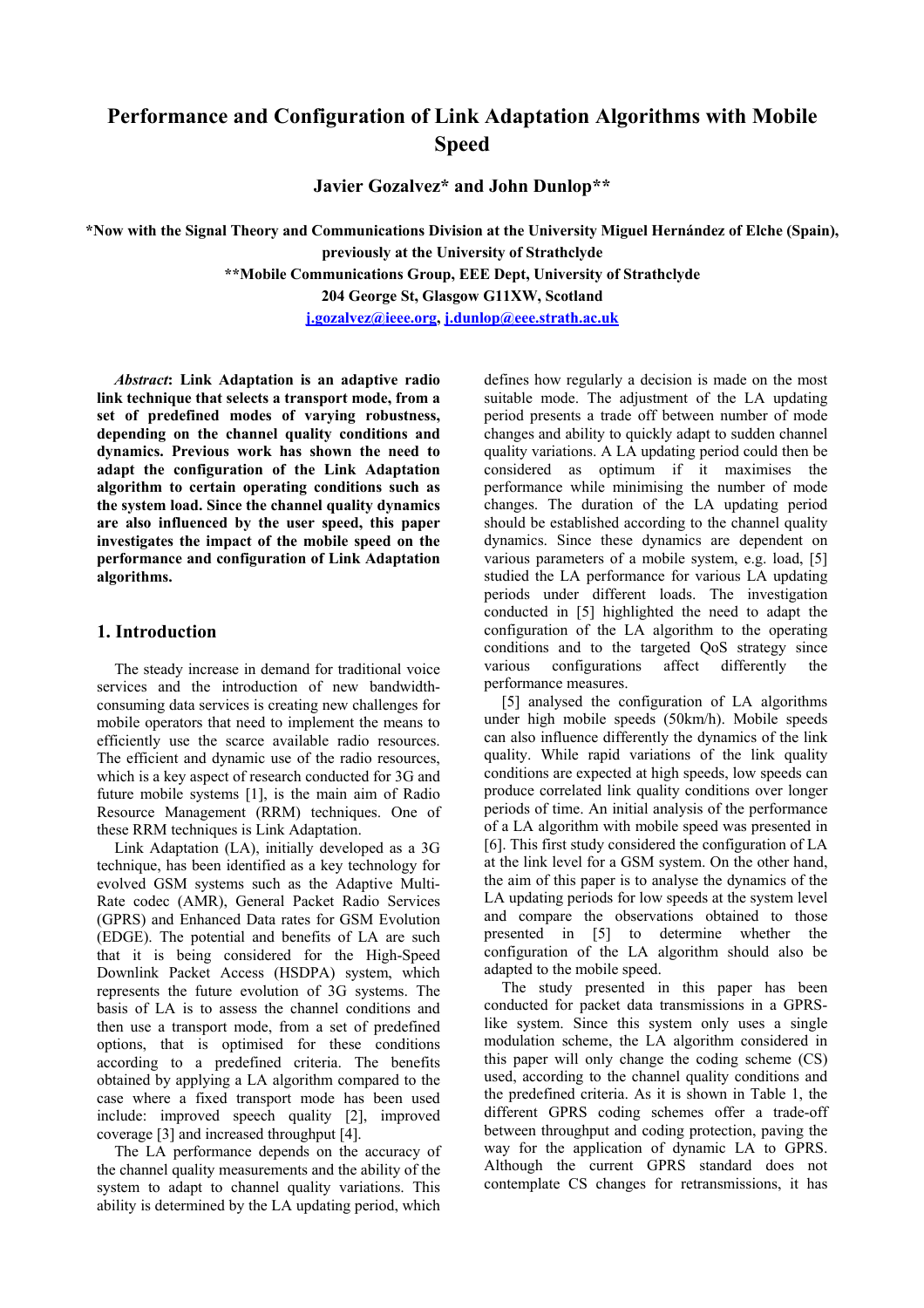been considered here so that results are not conditioned by GPRS limitations.

| Scheme          |               |     | Code rate Payload Data rate (kbits/s) |
|-----------------|---------------|-----|---------------------------------------|
| CS1             | 1/2           | 181 | 9.05                                  |
| CS <sub>2</sub> | $\approx$ 2/3 | 268 | 13.4                                  |
| CS <sub>3</sub> | $\approx 3/4$ | 312 | 15.6                                  |
| CS4             |               | 428 | 214                                   |

Table 1: GPRS channel coding parameters

# **2. Simulation models**

In order to ensure high accuracy and to account for sudden channel quality variations, an event-driven simulator working at the burst level has been implemented. The simulator models the dynamic behaviour of the channel quality in terms of the Carrier to Interference Ratio (CIR).

## **2.1. System Modelling**

A cellular network of equally sized 3-sector macro cells, with a cluster size equal to four, has been considered. Within the network, interference produced by first and second tier of co-channel interferers is considered. Each cell has a radius of 1km and each sector has been assigned two carriers. Although mobility has been implemented, handover between sectors has not been considered. The boundary effects have been removed by using a wrap-around technique.

The simulator concentrates on the downlink performance. The system load is varied by changing the number of users in the system, with each user operating for the complete duration of the simulation. Following the study presented in [7], a single slot allocation strategy has been implemented by means of a random allocation scheme. Users are assigned channels in a first-come-first-served basis and the channel is kept until all its data has been correctly transmitted. An ARQ protocol, following the GPRS specifications, has been implemented to request the retransmission of erroneous blocks. A perfect feedback of the ARQ report with no RLC block loses has been assumed [5].

Pathloss is predicted using the Okumura-Hata model. Although the Okumura-Hata model was based on measurements done for distances greater than 1km, the model can be extended for distances below 1km [8]. The shadowing has a log normal distribution with a standard deviation of 6dB and a decorrelation distance of 20 meters. Fast fading has also been included in the system level simulations as explained in Section 2.3. Power Control (PC) or Slow Frequency Hopping (SFH) mechanisms have not been implemented in the results reported. PC and SFH directly affect the operation of LA and therefore the use of both techniques together with LA would require the definition of an algorithm describing how they

should interact. Since the definition of such algorithm is out of scope of this work, PC and SFH have not been considered here.

## **2.2. Traffic Modelling**

Two different traffic sources have been considered for this study, WWW browsing and email, with the traffic type evenly distributed among users at 50%. No channel partition has been applied between the two services and results are collected individually for each type of traffic from the central cell. Both traffic sources have been implemented as an ON/OFF model. For both traffic models, the transmission of a new packet cannot start until the previous transmission has finished, i.e. all the data has been correctly received. The active transmission time will hence depend on the channel quality conditions. More detail on the traffic sources implemented can be found in [5].



Figure 1: Link-to-sytem level interface

#### **2.3. Link-to-System Level Interface**

In order to reduce the complexity of system level simulations, the effects at the physical layer are generally included by means of Look-Up Tables (LUTs). The link level performance is then represented by a simplified model consisting of a set of LUTs mapping the CIR to a given link quality parameter such as the Block Error Rate (BLER). Since block errors depend not only on the mean block quality but also on the quality distribution among the four bursts used to transmit a RLC block, a link-to-system level interface working at the burst level has been implemented using the simulation tool detailed in [9]. This interface is composed of two sets of LUTs, as illustrated in Figure 1. The interface requires as input from the system level the mean CIR experienced in a given burst. LUT-1 extracts the burst quality for the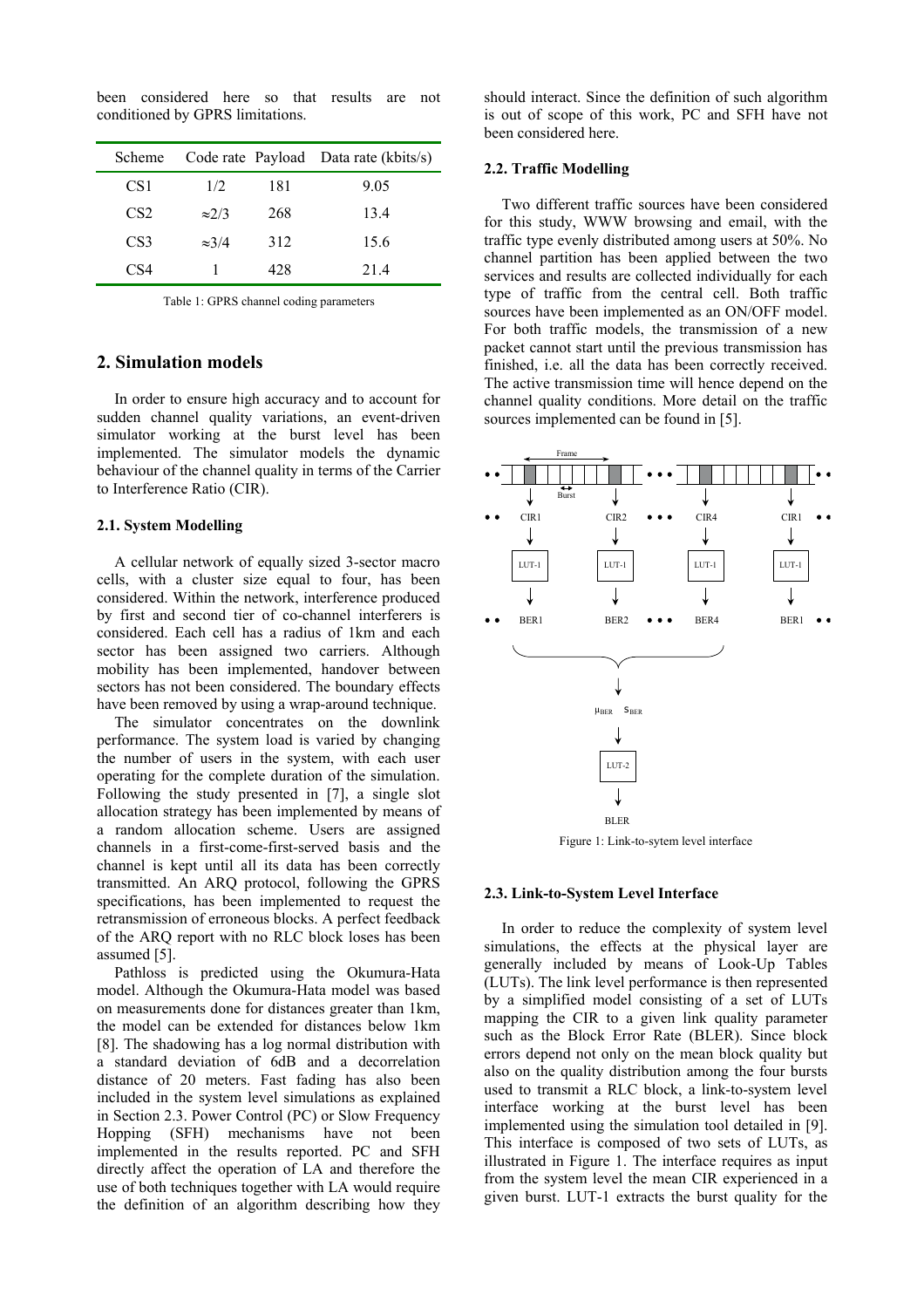measured CIR. The burst quality is represented by means of the Bit Error Rate (BER). LUT-1 represents a cumulative distribution function (cdf) of the BER for a given CIR. A random process is then used to generate the actual BER from the corresponding cdf. The purpose of this procedure is to model the effect of fast fading on the BER through a random process thereby including the fast fading at the system level. The BER is then estimated for the four bursts used to transmit a RLC block and LUT-2 maps the mean BER and the standard deviation of the BER over the four bursts to a corresponding Block Error Rate (BLER) value. Graphical examples of LUT-1 and LUT-2 can be found in [5].

The system level simulator used for this work considers correlation between CIR values [10]. However, the BER correlation that the sequence of CIR could generate is not explicitly modelled. As shown in Figure 2, this correlation between BER values is only expected at low speeds. It must also be taken into account that Figure 2 illustrates the BER autocorrelation for a fixed CIR value; the level of correlation should be smaller under a variable CIR environment. Moreover, it is worth noting though that the modelling of the CIR correlation infers an implicit characterisation of the BER behaviour, since the BER is related to the particular CIR experienced.



# **3. Link Adaptation Algorithm**

The GPRS coding schemes vary the payload size transmitted in a RLC block but not the gross rate. As a result, this work considers the application of a net rate LA algorithm.

As already discussed, the basis of LA is to assess the channel conditions and then use a CS that is optimised for these conditions. Different approaches can be taken to decide which coding scheme is considered as optimum based on, for example, the targeted QoS for a given service. Since this work is based on non-real time data services, a CS is considered to be optimum if it maximises the throughput. The criterion here considered for selecting

a particular coding scheme was also proposed in [11] for the study of the EDGE performance. The throughput is defined as follows:

$$
Throughout = R_{CS} \times (1 - BLER_{CS}) \tag{1}
$$

with  $R_{CS}$  and  $BLER_{CS}$  being the data rate and BLER for a given CS.

The LA switching thresholds define the boundaries between the regions where each CS maximises the throughput. Considering the link-to-system level interface used for this work, the boundaries are defined as a collection of points, each representing a combination of mean and standard deviation of burst quality values. An example of the throughput performance used to define the LA switching thresholds is illustrated in Figure 3. No hysteresis thresholds have been implemented.

The LA algorithm uses the quality measurements over the previous LA updating period to decide on the optimum CS. The mean BER and the standard deviation of the BER over a block for each transmitted block during the last updating period are filtered to get the channel quality estimation necessary for the LA algorithm. A filter with a rectangular shape has been applied throughout and a fixed initial coding scheme, CS4, has been selected at the start of each new data transmission.



Figure 3: Throughput performance and LA switching thresholds

## **4. Simulation Results**

#### **4.1. Performance Metrics and Evaluation Scenarios**

As mentioned in Section 1, a LA updating period could be regarded as optimum if it maximises throughput while minimising the number of CS changes. The performance is then assessed by means of three main parameters, namely the cdf of the throughput, the average throughput and the average number of CS changes per second. The cdf of the throughput allows the assessment of the performance of an LA algorithm for the whole range of bit rates. It is also used to extract the minimum throughput for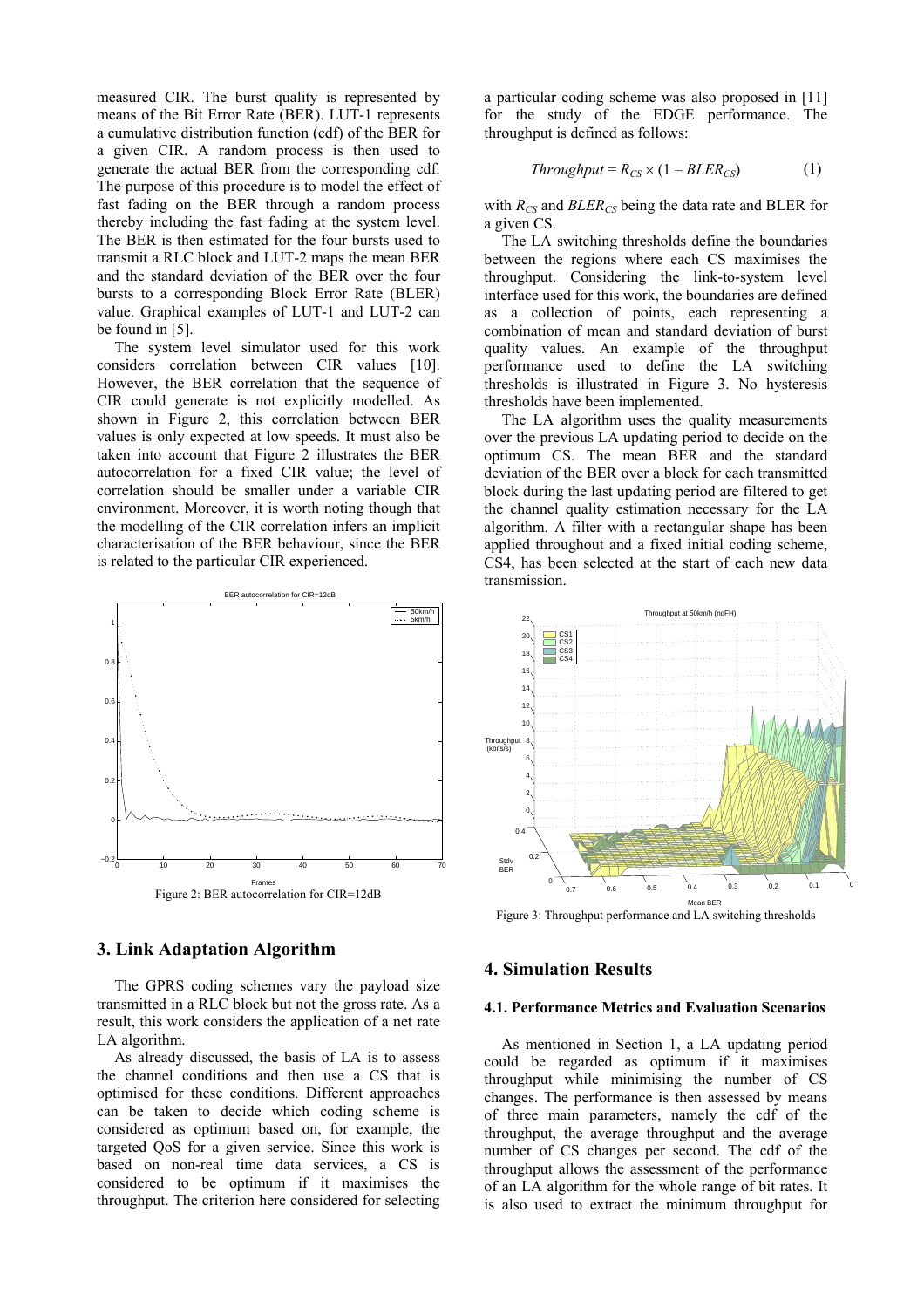95% of the samples, which is a general performance metric employed to analyse packet switched systems. The throughput is measured per user and is defined as the total number of bits successfully transmitted over the air interface divided by the radio transmission time. As a result, the throughput does not take into account the time a user has been waiting to get access to a channel. In this case, the throughput is measured over intervals of four seconds whenever the user is active. The throughput is collected for all users in the centre cell and the cdf of the throughput is therefore used to provide an indication of the system performance. The average throughput is averaged over all users in the centre cell. Another useful parameter to understand the functioning of an LA algorithm is the proportion of RLC blocks received with an optimal CS.

This study considers loads of 8, 16, 24 and 36 users per sector. These loads represent an average bandwidth occupancy of 20%, 45%, 67% and 93% respectively. The results presented in this section correspond to only users receiving WWW traffic and mobile speeds of 5 and 50km/h. Four different LA updating periods have been considered: 20ms, 60ms, 100ms and 200ms. 20ms is the shortest possible LA updating period since it corresponds to the transmission time of a single RLC block.

In order to ensure results with good statistical accuracy, each simulation scenario (i.e. considering a different load, LA updating period and mobile speed) simulates the transmission of more than  $30 \times 10^6$  RLC blocks in the central cell.

## **4.2. Results obtained for high speeds**

In order to analyse whether the configuration of LA algorithms should be adapted to the mobile speed, this section summarises some of the results obtained in [5] for high speeds (50km/h).

The study conducted in [5] highlighted that under the loads considered, a LA updating period of 20ms increased the number of samples with low bit rates but it also provided the best throughput to a considerable percentage of samples, with this percentage varying with the load. The performance with updating periods of 60ms, 100ms and 200ms was very similar for users experiencing low throughputs. Only for higher throughputs there was an advantage for using shorter LA updating periods. For these throughputs, the performance decreased as the updating period increased. However, longer LA updating periods decreased the number of CS changes, which proved that the selection of the LA updating period offers a trade-off between performance and signalling load.

In terms of the average throughput, a LA updating period of 20ms provided a poorer performance than a LA updating period of 60ms for all loads considered; see Table 2. The performance obtained was very similar, under the operating conditions considered, for LA updating periods of 60 and 100ms, but it decreased for the 200ms case. In case the aim of a particular LA algorithm implementation was to guarantee that 95% of the samples experienced the highest possible

minimum throughput, the study showed that a LA updating period of 20ms clearly underperformed the other LA updating periods for all the considered loads; see Table 2.

To summarise, the analysis reported in [5] suggested that, for high loads, the benefit of using a LA updating period of 20ms is questionable. For low and medium loads, this updating period provides the best throughput for a significant number of samples but decreases the average throughput and minimum throughput for 95% of samples and increases the number of samples with low bit rates. Shorter updating periods also producde a higher number of CS changes. According to these observations, it was concluded that the decision on which updating period to use should take into account the load and should be based on the QoS strategy targeted; that is, for example, whether the aim is to decrease the number of users with low bit rates while also decreasing the number of CS changes or increase the throughput to a considerable number of users.

| LA Up.      | 20ms  |       | 60ms  |       |  |  |  |
|-------------|-------|-------|-------|-------|--|--|--|
| Period      | Avg.  | Min   | Avg.  | Min   |  |  |  |
| $Load = 8$  | 18.81 | 12.95 | 18.83 | 13.87 |  |  |  |
| $Load = 16$ | 17.94 | 11.28 | 18.04 | 12.41 |  |  |  |
| $Load = 24$ | 17.21 | 10.24 | 17.36 | 11.28 |  |  |  |
| $Load = 36$ | 16.46 | 9.24  | 16.73 | 10.27 |  |  |  |
| (a)         |       |       |       |       |  |  |  |
|             |       |       |       |       |  |  |  |
| LA Up.      |       | 100ms | 200ms |       |  |  |  |
| Period      | Avg.  | Min   | Avg.  | Min   |  |  |  |
| $Load = 8$  | 18.77 | 13.98 | 18.63 | 13.97 |  |  |  |
| $Load = 16$ | 17.99 | 12.53 | 17.86 | 12.47 |  |  |  |
| $Load = 24$ | 17.35 | 11.43 | 17.18 | 11.31 |  |  |  |
| $Load = 36$ | 16.73 | 10.41 | 16.59 | 10.33 |  |  |  |

Table 2: Average throughput and minimum throughput for 95% of the samples in kbits/s for different LA updating periods and loads (50km/h)

#### **4.3. Effect of Mobile Speed**

In terms of load variation, similar trends to the 50kmh results described in [5] have been observed for low speeds (5km/h). However, the results obtained have shown that the benefits of a 20ms LA updating period are reduced for low speeds as the performance for high throughput transmissions under different LA updating periods gets closer.

When considering the average throughput and minimum throughput for 95% of the samples, there are some differences in the trends revealed at 50km/h and those observed at 5km/h. First of all, direct comparison of Tables 2 and 3 illustrates that the performance is clearly degraded at low speeds for all loads and LA updating periods considered. As it was observed at 50km/h, a 20ms updating period decreases, at low speeds, the throughput performance compared to a 60ms updating period. The same effect is observed for the minimum throughput for 95% of the samples. This difference in performance is increased at 5km/h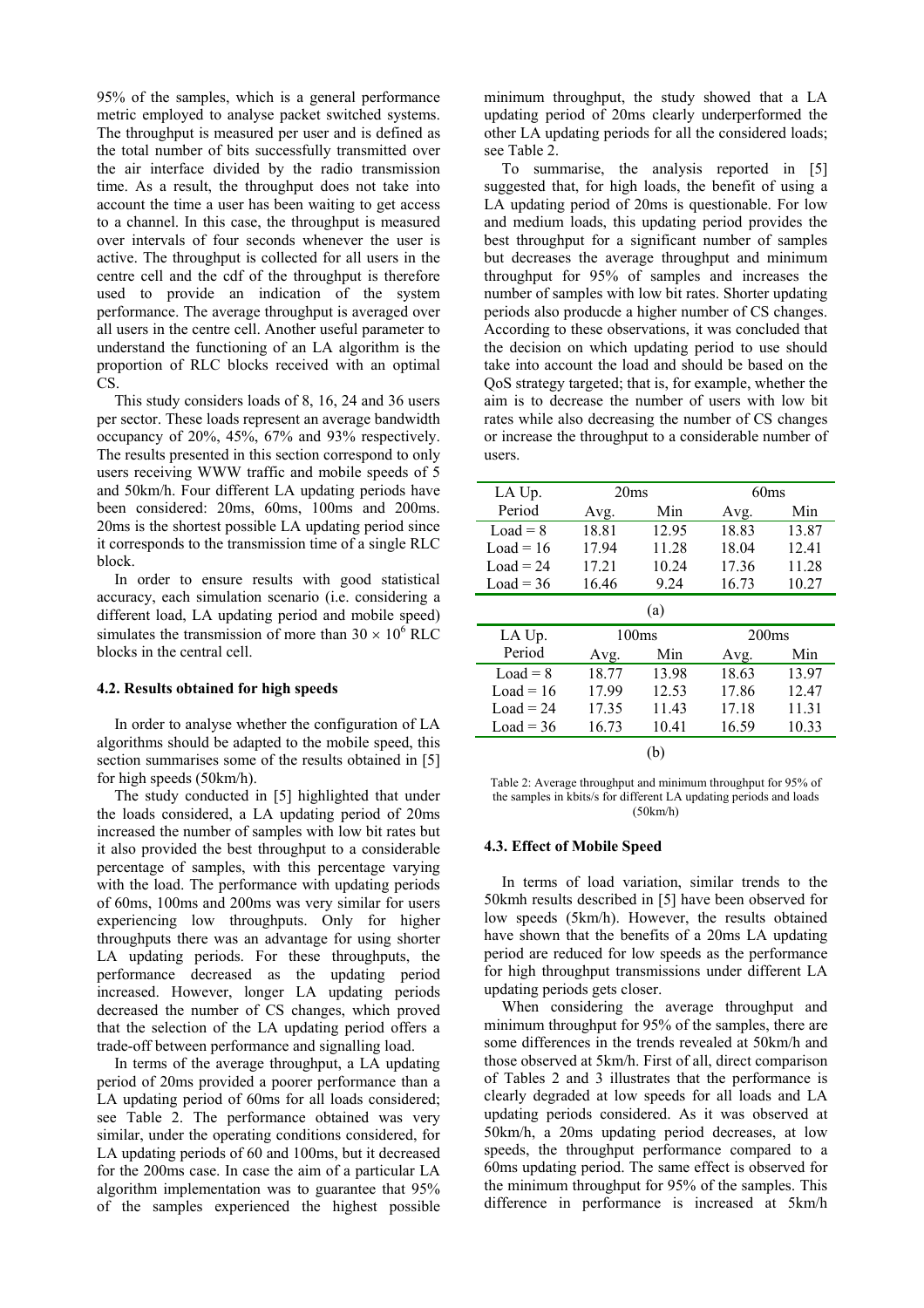compared to 50km/h. Under low speeds, the 60ms, 100ms and 200ms updating periods also give better throughput for 95% of the samples than a 20ms updating period, following the trend observed at 50km/h. However, the main difference between high and low speeds is the performance for longer LA updating periods. Table 2 shows that, at high speeds, the throughput performance decreases for the 200ms LA updating period. As shown in Table 3, the decrease in throughput performance for longer LA updating periods is reduced at lower speeds. More importantly, Table 3 shows that, at low speeds, a LA updating period of 200ms even provides the highest minimum throughput for 95% of the samples for low and medium loads, which was not the case at high speeds. These observations demonstrate that the configuration of the LA algorithm should also take into account the mobile speed.

| LA Up.      | 20ms  |       | 60ms  |       |  |  |  |
|-------------|-------|-------|-------|-------|--|--|--|
| Period      | Avg.  | Min   | Avg.  | Min   |  |  |  |
| $Load = 8$  | 18.22 | 9.71  | 18.43 | 11.24 |  |  |  |
| $Load = 16$ | 17.09 | 7.89  | 17.33 | 8.99  |  |  |  |
| Load = $24$ | 16.04 | 6.66  | 16.34 | 7.37  |  |  |  |
| $Load = 36$ | 15.12 | 5.59  | 15.50 | 6.18  |  |  |  |
| (a)         |       |       |       |       |  |  |  |
| LA Up.      | 100ms |       | 200ms |       |  |  |  |
| Period      | Avg.  | Min   | Avg.  | Min   |  |  |  |
| $Load = 8$  | 18.38 | 11.39 | 18.39 | 11.65 |  |  |  |
| $Load = 16$ | 17.21 | 8.97  | 17.27 | 9.19  |  |  |  |
| $Load = 24$ | 16.35 | 7.48  | 16.31 | 7.48  |  |  |  |
| $Load = 36$ | 15.52 | 6.20  | 15.46 | 6.19  |  |  |  |
| b)          |       |       |       |       |  |  |  |

Table 3: Average throughput and minimum throughput for 95% of the samples in kbits/s for different LA updating periods and loads (5km/h)

Another illustration of the different effect that the use of long LA updating periods has, for low and high speeds, is shown in Figure 4. This figure depicts the difference in the proportion of blocks received with the optimal CS when mobiles move at a speed of 5km/h compared to 50km/h. It can be observed that for low loads and a 20ms LA updating period there is a decrease of approximately 3% in the proportion of blocks received with the optimal CS for low speeds compared to high speeds. On the other hand, a 200ms LA updating period results in an actual increase of about 1.5% in the proportion of blocks received with the optimal CS for low speeds compared to higher speeds. This observation further highlights the beneficial effect of using a longer LA updating period at low speeds and under certain operating conditions. Although this increase is not sustained at higher loads, Figure 4 clearly shows that the decrease in the proportion of blocks received with the optimal CS for low speeds is much smaller for the longer LA updating periods than the shorter ones. This effect influences also the throughput performance. The simulations that have been conducted have shown that, considering a load of 8 users per sector and a 200ms LA updating period, over 63% of the samples measured experience a higher throughput performance under low speeds compared to high speeds. This percentage is reduced to around 48% with a 20ms LA updating period. Also, the improvement that was obtained at low speeds for these percentage of samples was reduced with a 20ms LA updating period compared to a 200ms LA updating period.



Figure 4: Difference in the proportion of blocks received with the optimal coding scheme for 5km/h compared to 50km/h

As previously observed for high speeds, longer LA updating periods also reduce the average number of CS changes at low speeds. At low speeds, the number of CS changes also increases with the load, for all LA updating periods. However, the effect of the different LA updating periods varies with the speed considered. Figure 5 represents the difference in the average number of CS changes for mobiles moving at a speed of 5km/h compared to 50km/h. This figure reveals that the use of the 20ms LA updating period with a load of 8 users per sector increases by 15% the number of CS changes per second for a speed of 5km/h compared to 50km/h. On the other hand, the number of CS changes per second decreases by 7% for a speed of 5km/h compared to 50km/h if using a 200ms LA updating period. This effect shows that, at low speeds and under certain operating conditions, the LA algorithm functions better with longer LA updating periods than with shorter ones. As for the proportion of blocks received with the optimal CS, this trend is not maintained for higher loads. However, for these loads the increase in the number of CS changes at low speeds compared to higher speeds is always smaller for the longer LA updating periods.